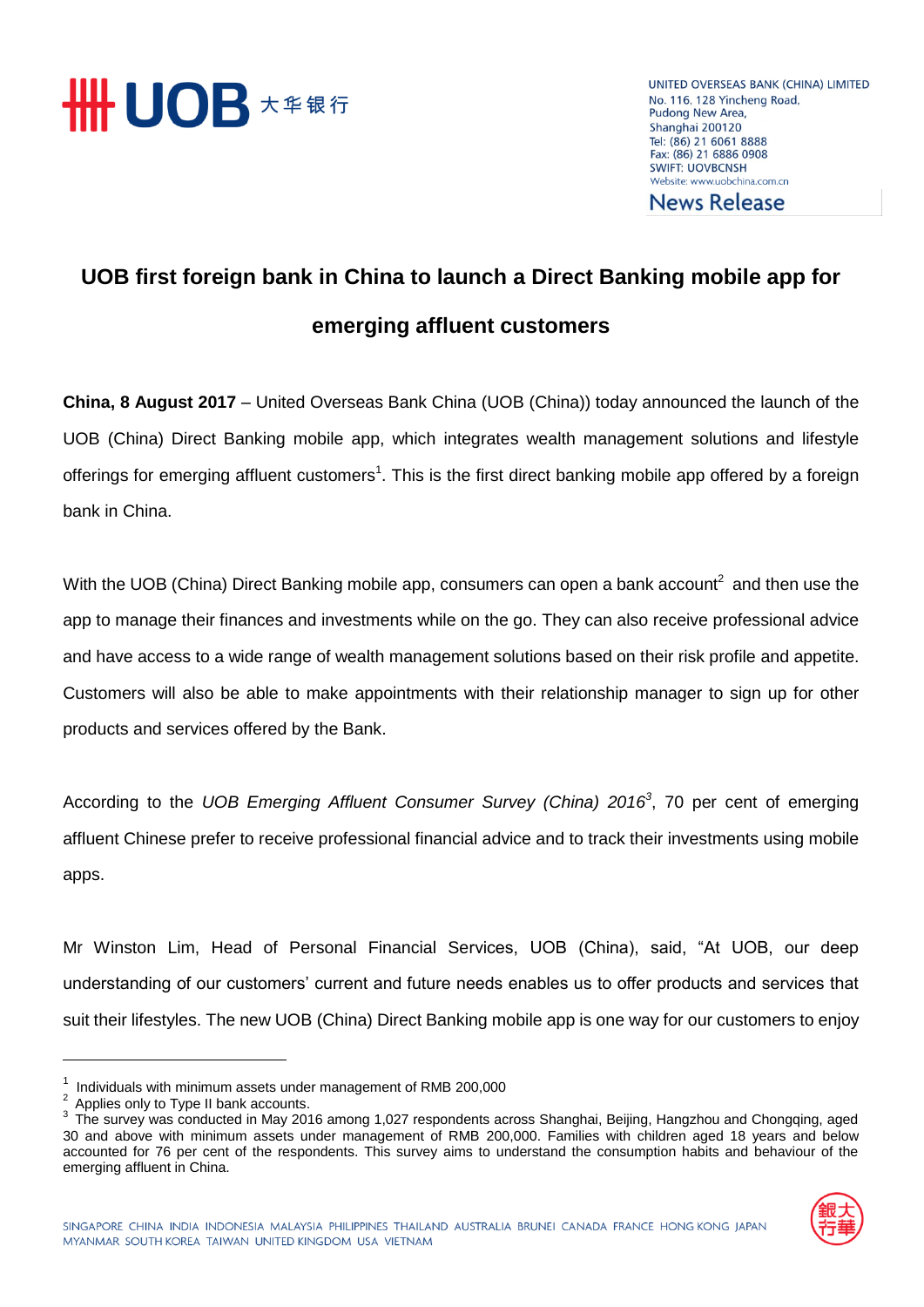## **HHUOB \*\*\*\***

a convenient banking experience via a digital channel, in addition to the services provided through our existing branch network."

Through the UOB (China) Direct Banking mobile app, customers can also receive information and recommendations on overseas travel and living, entertainment and leisure, parenting and education. They can also enjoy benefits and privileges offered by merchants, such as Ctrip and Gewara, and invitations to premium events such as Tomato Art Class $^4\,$  and Ultra Music Festival $^5\!$ .

"We believe that the UOB (China) Direct Banking mobile app will be especially attractive to young professionals and well-travelled consumers, who are digitally-savvy, discerning and desire quality information and solutions that meet their financial and lifestyle needs," Mr Lim said.

The UOB (China) Direct Banking mobile app is available for download on the Apple Store and Google Play. For more information, please visit [http://www.uob.com.sg/cn/personal/ebanking/db/direct.html.](http://www.uob.com.sg/cn/personal/ebanking/db/direct.html)

- Ends -

## **About United Overseas Bank (China)**

United Overseas Bank (China) Limited (UOB (China)) is a wholly-owned subsidiary of the United Overseas Bank Limited (UOB), a leading bank in Asia. Headquartered in Shanghai, UOB (China) was incorporated in the People's Republic of China on 18 December 2007 and commenced operations on 2 January 2008.

With a stable and far-sighted approach, UOB (China) has grown its network to 16 branches and sub-branches in the major cities across China. As UOB (China) continues to grow its business, it is also committed to its people and the community. Since 2012, UOB (China) has participated in the annual UOB Heartbeat Run/Walk to raise funds for underprivileged children and to support various education initiatives in China.

For more information about UOB (China), please visit [www.UOBChina.com.cn](http://www.uobchina.com.cn/)

## **For media queries, please contact:**

 $\overline{a}$ 

 $4$  A professional art school targeting children aged 3-12.

<sup>&</sup>lt;sup>5</sup> The only authorised electronic music festival of DJ Mag, a leading electric music magazine